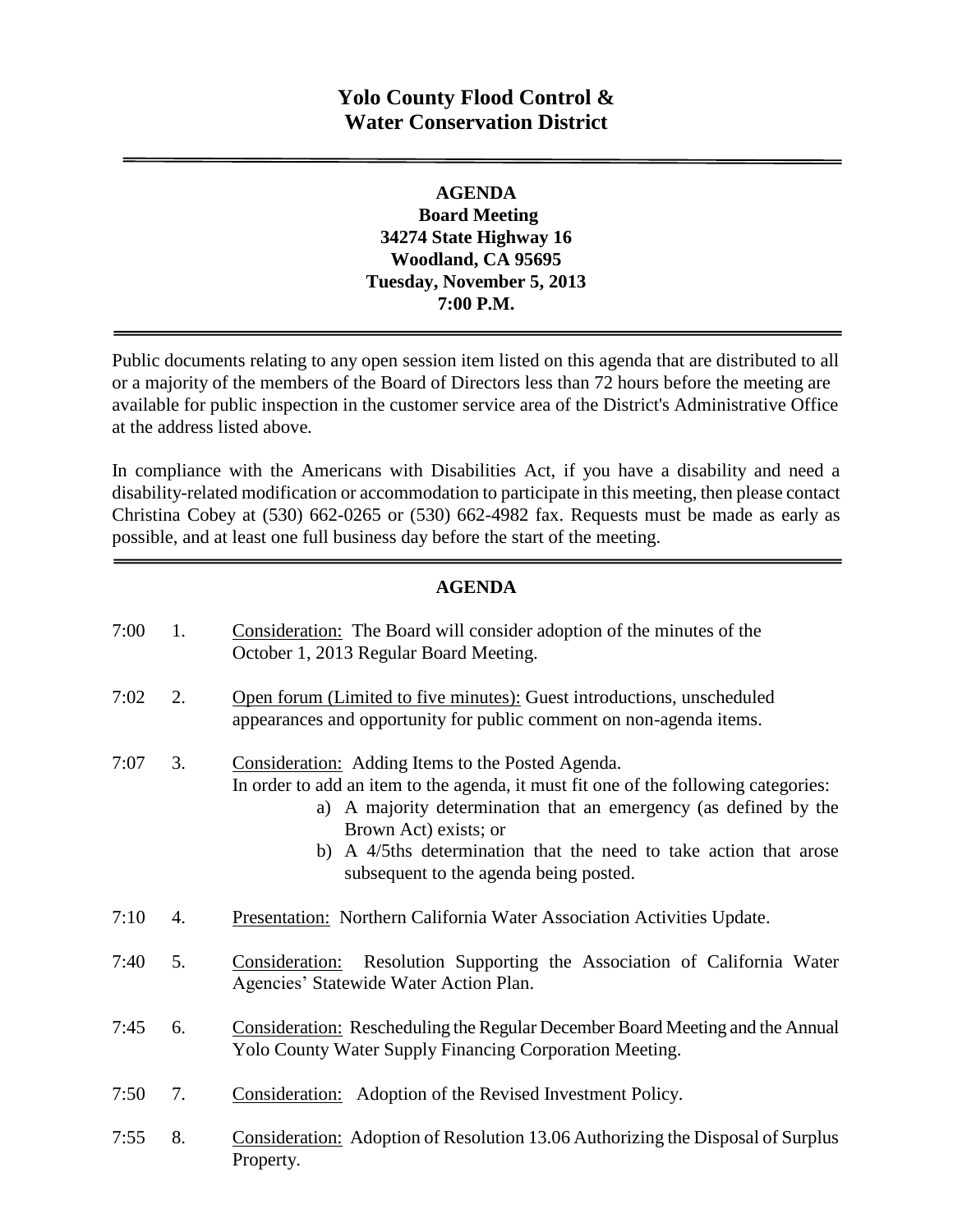- 8:00 9. Directors' Reports: Each member of the Board will have the opportunity to report on meetings and conferences attended during the prior month on behalf of the District
- 8:05 10. Attorney's Report: The District's attorney will report on legal matters of concern to the District.
- 8:10 11. General Manager's Report: The Board will receive a report from the General Manager or designated representatives regarding current general activities and projects of the District.
	- a) Operations, Maintenance and Water Conditions
	- b) Financial Report
	- c) General Activities
	- d) Upcoming Events
- 8:25 12. General Discussion: Opportunity for Board members to ask questions for clarification, provide information to staff, request staff to report back on a matter, or direct staff to place a matter on a subsequent agenda.
- 8:30 13. Consideration: The Board will consider the approval and the payment of bills.
- 8:35 14. Closed Session:

 a) Conference with real property negotiator O'Halloran regarding the sale of District property APN 025-010-018, (See Government Code Section 54954.5(b) and 54956.8).

#### 9:00 15. Adjourn

The public may address the Board concerning an agenda item either before or during the Board's consideration of that agenda item. Public comment on items within the Board's jurisdiction is welcome, subject to reasonable time limits for each speaker. Upon request, agenda items may be moved up to accommodate those in attendance wishing to address that item. Times listed for consideration of agenda items are approximate only. The Board may consider any agenda item at any time during the Board meeting.

I declare that the foregoing agenda was posted at the office of the Yolo County Flood Control and Water Conservation District, 34274 State Highway 16, Woodland, CA on November 1, 2013.

By: \_\_\_\_\_\_\_\_\_\_\_\_\_\_\_\_\_\_\_\_\_\_\_\_\_\_\_\_\_\_\_\_\_\_\_\_\_

Christina Cobey, Administrative Assistant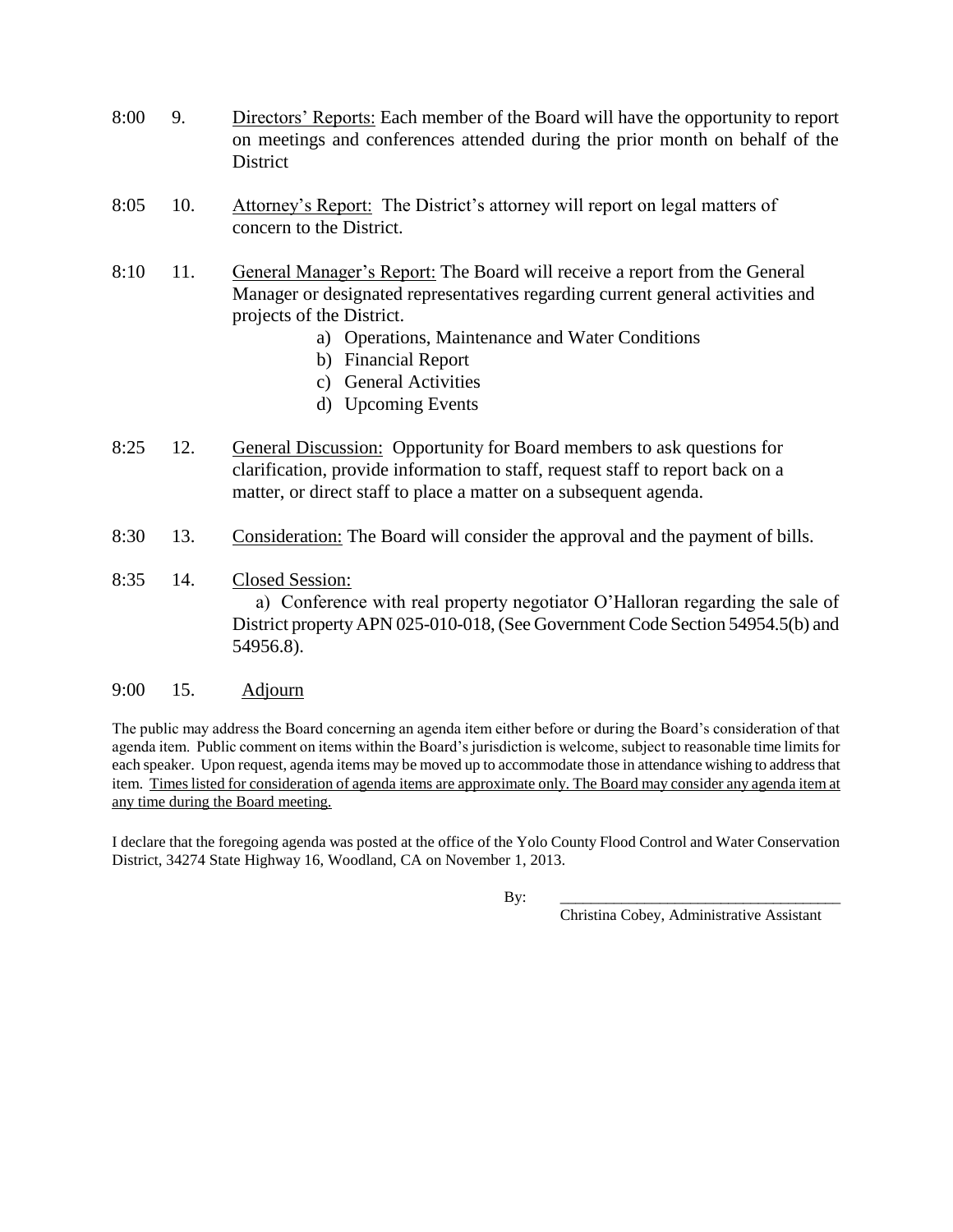

**FLOOD CONTROL & WATER CONSERVATION DISTRICT** 

**BOARD MEETING MINUTES Tuesday, November 5, 2013 7:00 PM**

**YCFCWCD Offices 34274 State Highway 16 Woodland, CA 95695** 

The regular meeting of the Board of Directors of the Yolo County Flood Control and Water Conservation District was held at 7:00 p.m. on November 5, 2013, at its regular place of business, 34274 State Highway 16, Woodland, California. Chair Vink convened the meeting. In attendance were:

District Board Erik Vink, Chair Ron Tadlock, Vice Chair Ann Brice James Mayer Bruce Rominger

District Staff Tim O'Halloran, General Manager Christy Barton, Assistant General Manager - Administration Max Stevenson, Assistant General Manager - Resources Aaron Gurecki, Water Resources Technician Ryan Bezerra, Legal Counsel

Members of the Public David Guy John McKean Dave Pratt Bob Schneider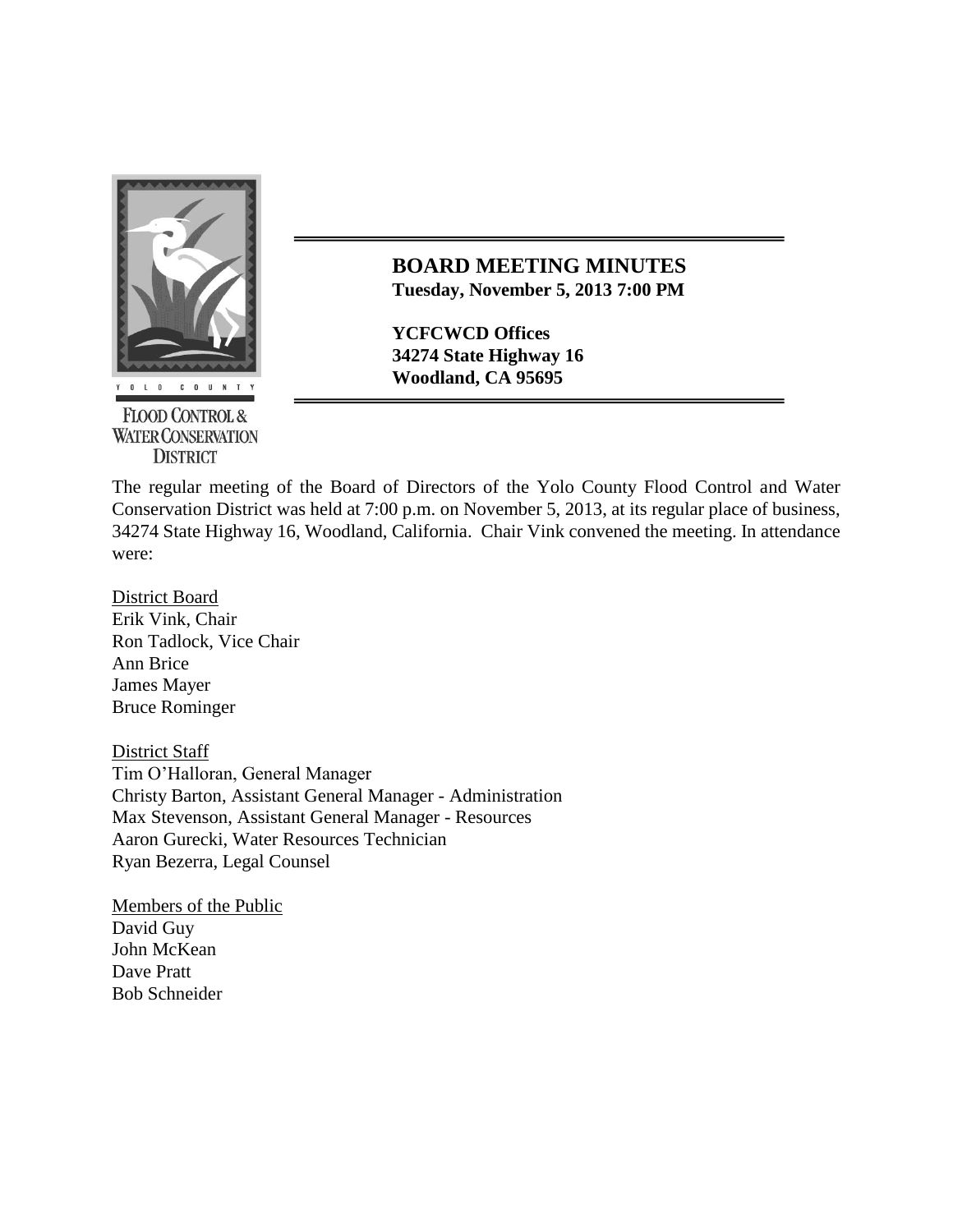### **1. CONSIDERATION: Approval of Minutes**

**M/S/C** approved the minutes of the October 1, 2013 Regular Board Meeting as corrected.

# **2. OPEN FORUM**

There were no comments.

# **3. CONSIDERATION: Adding Items to the Posted Agenda**

There were no changes.

# **PRESENTATION: Northern California Water Association Activities Update**

Prior to starting his presentation, David Guy, President of the NCWA, congratulated Chair Vink on his recent appointment as Executive Director of the Delta Protection Commission.

Guy provided a PowerPoint presentation regarding a range of legislative and regulatory activities in which NCWA's and its member agencies are involved. Guy highlighted the roles of the Water Management and Bay Delta task forces in addressing the myriad of issues facing Sacramento Valley water management agencies. Additionally, he provided handouts – "Responding to the Bay-Delta" Conservation Plan – A Unified Sacramento Valley Response" and "A Sustainability Plan for the Sacramento Valley."

Guy reported on Governor Brown's recently released "California Water Action Plan" and the Association of California Water Agencies "State Water Action Plan" and reviewed the history of actions regarding the Bay-Delta.

Legal Counsel Bezerra noted that in the Phase 8 Process the District received acknowledgement that there is no hydrological connection between the District and the Delta during certain key times of the year. That acknowledgement means that the District has no obligation related to Delta outflows. However, that situation could change. The proposed creation of a fishery in the Yolo Bypass could negatively impact that situation and reopen that issue.

# **4. CONSIDERATION**: **Resolution Supporting the Association of California Water Agencies' Statewide Water Action Plan**

General Manager O'Halloran reported that David Guy and Legal Counsel Bezerra had both been actively involved in the development of the California Association of Water Agencies' (ACWA) Statewide Water Action Plan (SWAP). ACWA has requested that member agencies adopt a resolution in support of the SWAP. Those resolutions will be provided to Governor Brown and potentially influence the Governor's water plan, which is now in draft form.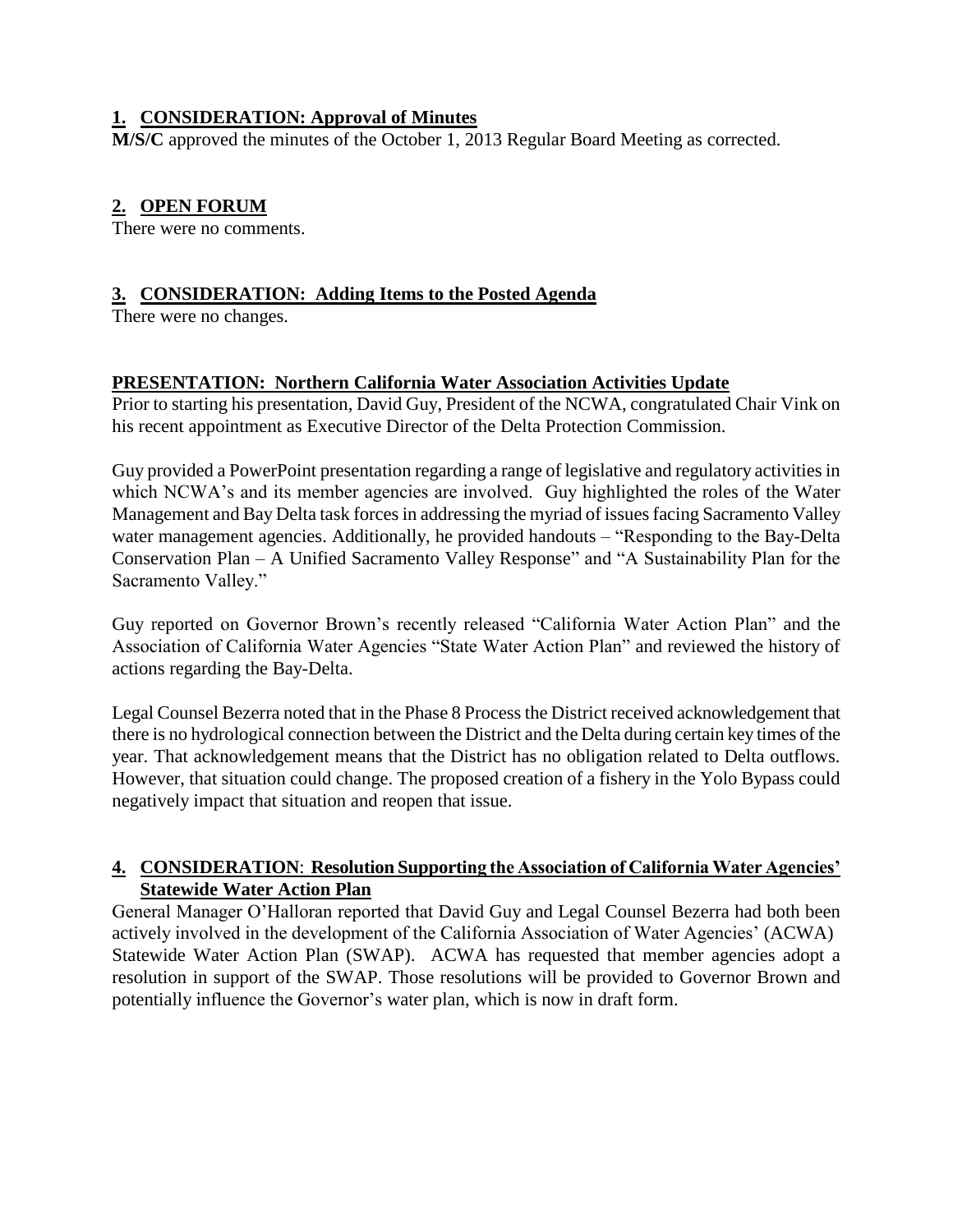**M/S/C** the Board adopted Resolution 13.07 in Support of the Association of California Water Agencies' Statewide Water Action Plan by the following vote:

Ayes: Directors Brice, Mayer, Rominger, Tadlock and Vink Noes: None Absent: None Abstain: None

#### **5. CONSIDERATION: Rescheduling the Regular December Board Meeting and the Annual Yolo County Water Supply Financing Corporation Meeting**

Chair Vink reported that the regular December Board meeting and the annual meeting of the Yolo County Water Supply Financing Corporation are scheduled for the same week as the ACWA and ACWA/Joint Powers Insurance Association conferences. Both General Manager O'Halloran and Assistant General Manager – Administration Barton would be attending those conferences. Additionally, Vink may be attending part of the conference.

**M/S/C** approved moving to Tuesday, December 10, 2013, the Regular December Board meeting and the annual meeting of the Yolo County Water Supply Financing Corporation.

### **6. CONSIDERATION: Adoption of the Revised Investment Policy**

Assistant General Manager – Administration Barton reported that the District reviews its Investment Policy (Policy) on an annual basis. The Policy is provided to Legal Counsel Jim Boyd, Bartkiewicz, Kronick and Shanahan, for review. Boyd confirmed that there were no changes in the law requiring that the District's Policy be changed. Barton reported that the Policy provided to the Board was changed simply to reflect that it had been reviewed and adopted for 2013.

**M/S/C** adopted the 2013 Investment Policy as provided.

General Manager O'Halloran confirmed that the District's investments are in compliance with the Policy. He also noted that the timing of the review seemed too late in the year. He would prefer that the Finance Committee consider the Policy in January to better reflect the Policy for the year noted in its heading.

# **7. CONSIDERATION: Adoption of Resolution 13.06 Authorizing the Disposal of Surplus Property**

Assistant General Manager – Administration Barton reviewed the Board's actions in declaring the Farmers Central Canal to be surplus lands. Barton reported that the City of Woodland and Mike Beeman had requested the District declared easements for a Farmers Central Canal lateral, which exists only on paper, to be declared surplus and quitclaimed.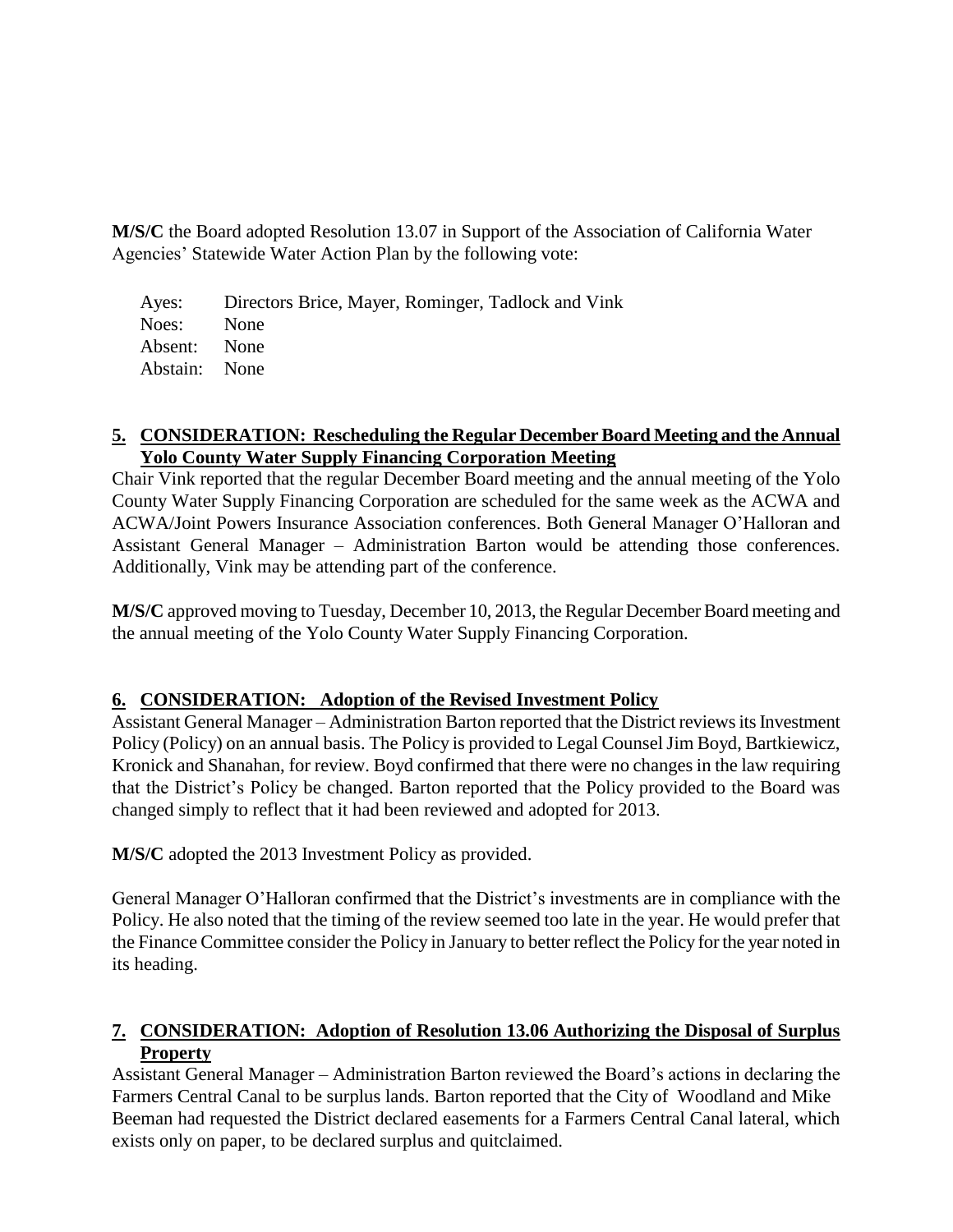**M/S/C** unanimously adopted Resolution 13.06 Authorizing the Disposal of Surplus Property by the following vote:

Ayes: Directors Brice, Mayer, Rominger, Tadlock and Vink Noes: None Absent: None Abstain: None

# **8. DIRECTORS' REPORTS**

There were no comments.

# **9. ATTORNEY'S REPORT**

Legal Counsel Bezerra reported that the legal challenges by NCWA and other groups to the State Water Resources Control Board's water right fees, as noted by David Guy, goes back to 2003. The District has been paying those fees under protest as part of a NCWA coalition. If the decision is to invalidate the fees that decision will undoubtedly be appealed.

# **10. GENERAL MANAGER'S REPORT**

General Manager O'Halloran provided reports on:

- a) Operations, Maintenance and Water Conditions The Water Conditions Report available at the sign-in desk was reviewed along with the hydrograph from one of the District's real-time monitoring ground water wells.
- b) Financial Report

Highlights of the September 30, 2013 financial statements were reviewed, including the impact on the District's reserve. Director Mayer suggested that the Finance Committee look at the District's policy regarding reserves.

- c) General Activities
	- 1. District staff recently visited the Indian Valley Dam as a group to become more familiar with the facilities.
	- 2. Capital jobs status was reviewed related to the Headquarter's roof solar installation, refurbishing of Indian Valley's small turbine unit and the District's Water Use Efficiency grant.
	- 3. Suggested policies for future development
		- a. Flow meters as required by SBX 7-7

Suggest a small advisory group of customers to discuss metering all pumps and verification of meter accuracy

- b. Water banking has received a lot of interest, but needs to be better defined
- c. Slough deliveries during times with waiting lists potential issue when the canals used to release water into sloughs are at capacity
- d. Standardized District turn-outs

Purpose is to eliminate pumps and other structures from within the District's easements and fee properties